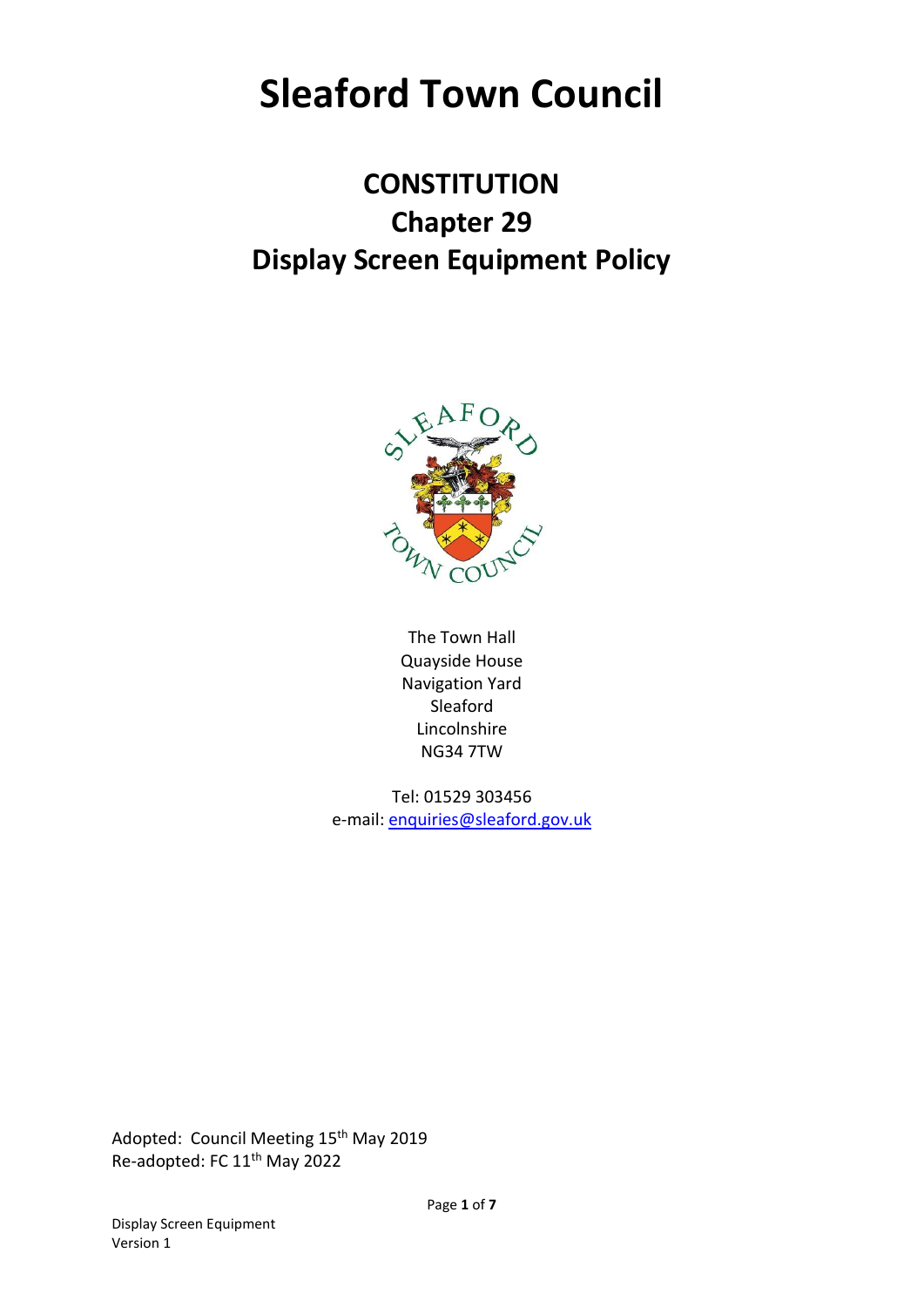#### **1. Introduction**

Under the Health & Safety (Display Screen Equipment) Regulations, employers are required to provide a healthy and safe environment which includes minimising the risks associated with the use of display screen equipment (DSE).

The use of DSE is not generally a high-risk activity, but failure to meet the minimum requirements set out in the regulations can lead to musculoskeletal problems, eye strain, fatigue or mental stress. These problems can be overcome by good design of equipment and furniture, a good working environment and careful planning of the tasks performed.

#### **2. Policy Statement**

The Council acknowledges its responsibility for managing DSE in the workplace and has put in place measures as set out in this policy to protect the health and safety of DSE users.

The objectives of this policy are to ensure that:

- Suitable provision is made in terms of DSE work equipment;
- DSE workstations are assessed via the DSE self-assessment process;
- Appropriate information and training is provided to DSE users, primarily through elearning training and guidance;
- DSE users have access to a free eye examination and corrective glasses, where these are required solely and specifically for DSE work;
- DSE users with specific health issues related to DSE work have access to advice and support from the Clerk and the Council's Occupational Health Service provider.

#### **3. Application**

If you use DSE for a significant part of your normal work, then you should follow this guidance.

#### **4. Definitions**

*Users:* is defined as someone who habitually uses DSE as part of their job for substantial periods of their working day – someone who cannot do their job without the use of DSE.

*Workstation:* includes the screen, keyboard (including portable DSE ie. laptops, in prolonged use), and other parts of the computer and its accessories (such as the mouse or other input device), the desk, chair, and the immediate working environment.

*Hot desk:* refers to an arrangement at work whereby employees do not have a specific fixed desk (workstation) allocated to them. A 'hot desk' is provided and possibly used by other members of staff.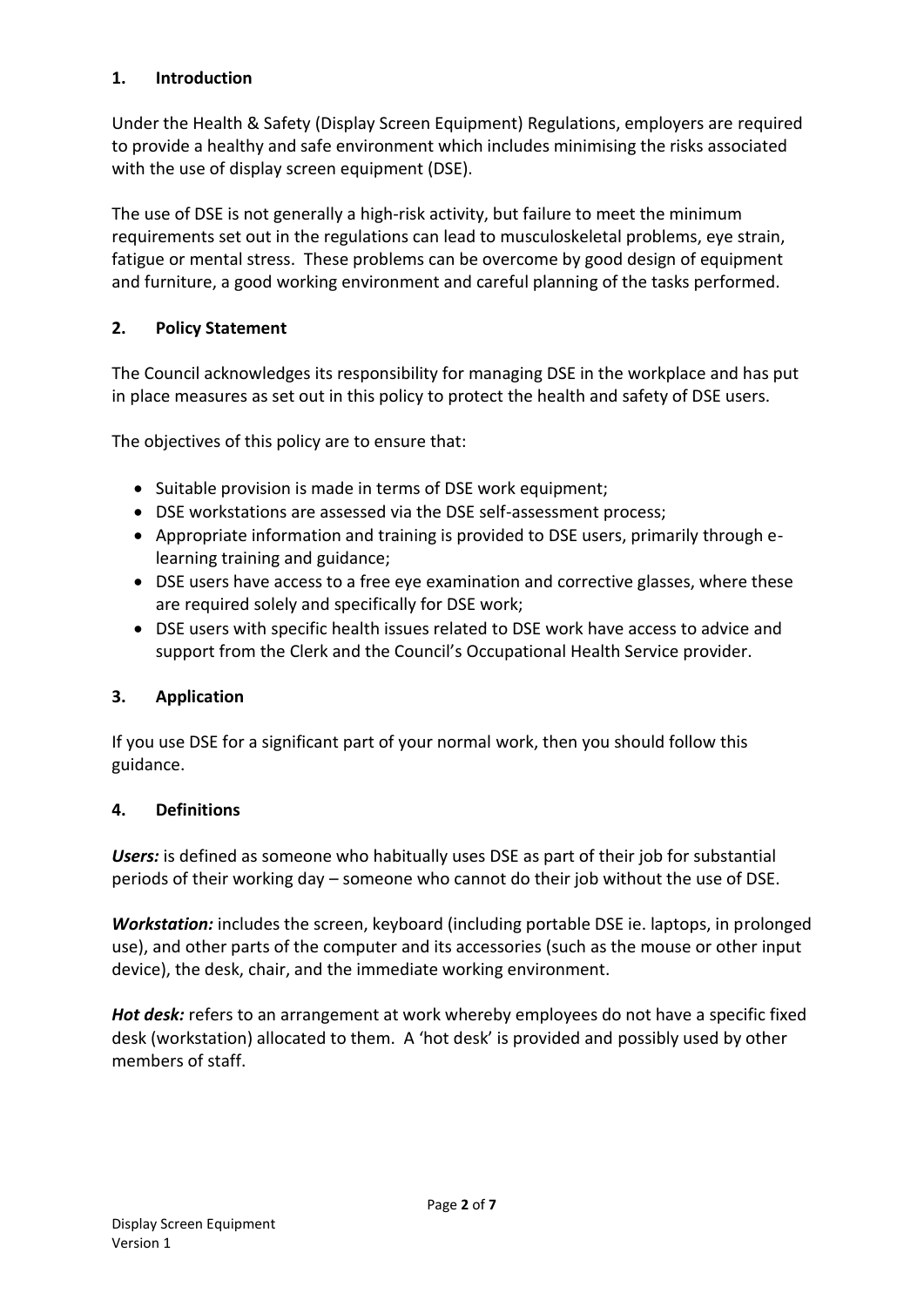#### **5. The Clerk is responsible for ensuring:**

- Employees who are 'users' of DSE, complete the DSE e-learning course.
- Employees complete the **Display Screen Equipment (DSE) Self-assessment** and any issues documented on the checklist are addressed;
- Generic DSE assessments are facilitated where 'hot desking' is carried out;
- Employees are informed of the policy regarding the provision of eye sight tests for designated DSE users;
- Employees are advised on their contracts regarding any issues/safety concerns around using their DSE and associated workstation/working environment;
- DSE assessments relating to their employees are held on file, maintained up to date (reviewed as necessary) and readily available.

#### **6. Employees are responsible for ensuring:**

- Compliance with this policy and the local arrangements when using DSE;
- Completion of the **DSE Self-assessment** in accordance with this policy and bringing any issues identified and documented on the workstation checklist to the attention of the Clerk, to be appropriately addressed within a reasonable timescale.
- The Clerk is advised as soon as possible of any known safety or health issues, including any disability or medical conditions, associated with their use.
- Their availability and attendance at any specialist assessments and/or Occupational Health appointment made for them.

#### **7. Health effects**

DSE workstations or equipment can be associated with neck, shoulder, back or arm pain, as well as with fatigue, stress and eyestrain. Most of these conditions do not indicate any serious ill health, but it makes sense to avoid them as for as possible.

#### **8. Completing the DSE Self-Assessment (fixed, hot desk, laptops)**

If DSE is in lengthy or repeated use in the same location eg. **fixed desks**, it would be appropriate for the user's risk assessment to be recorded on the **DSE self-assessment form** – the form is included at the back of this guidance.

Risk assessments for users of laptops and hot desks working from multiple locations can be a challenge, as it is clearly not practicable to complete a full DSE self-assessment to analyse each location where work may take place.

If **hot desks and laptops** are to be used as a variety of locations for short periods of time, the user should complete the DSE Self-Assessment as a generic assessment and be given sufficient training and information to enable them to undertake their own dynamic risk assessment. The users should take measures to control risks wherever they set up their hot desk or laptop (for example, setting up the seating and work surface to prevent awkward/poor posture).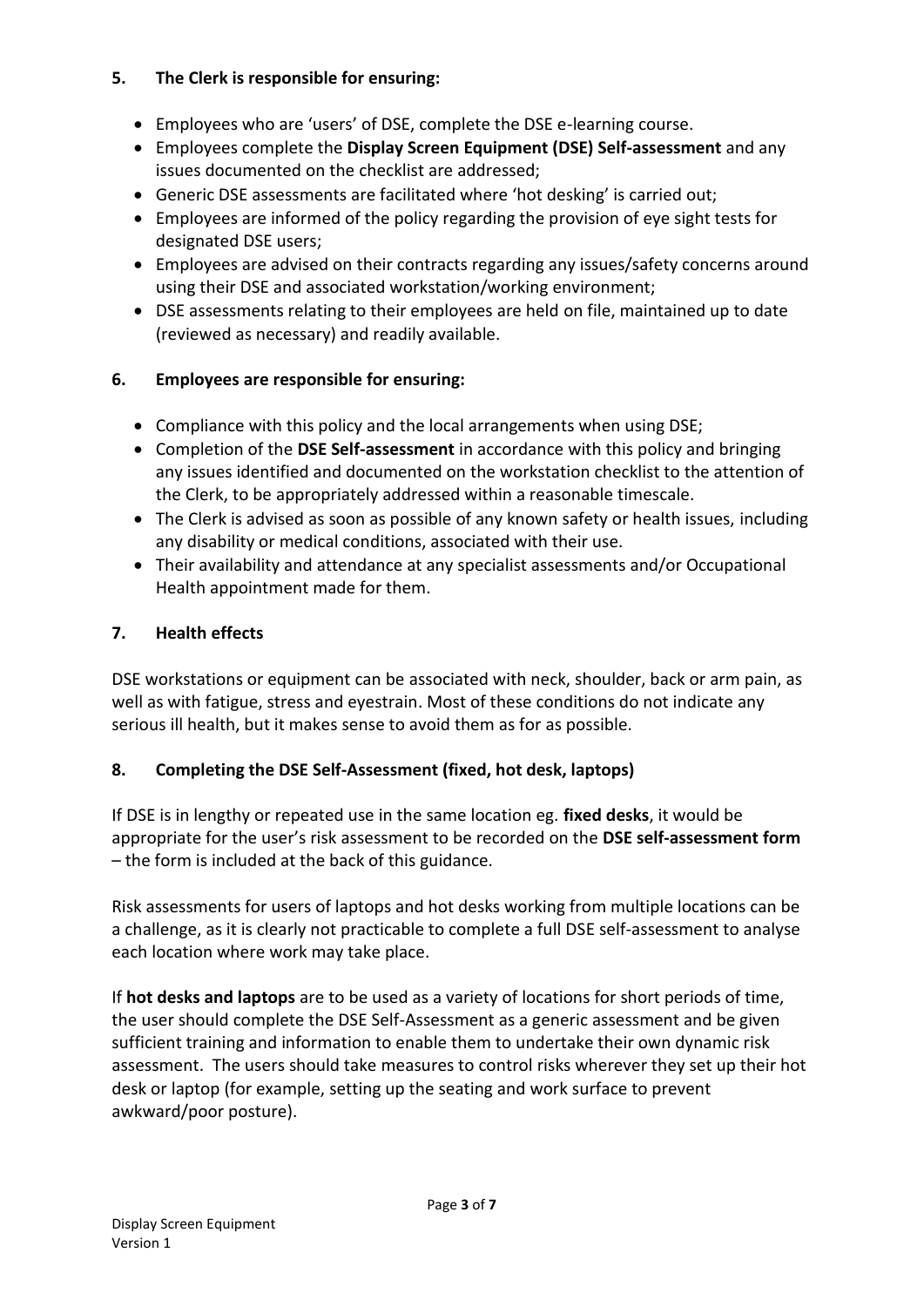#### **9. Work Station Guidance**

Follow this simple advice when using DSE:

#### **Laptops**

Laptops are not designed for intensive or prolonged use and should no be provided for such without assessing the risk (laptops are subject to the DSE Regulations if they are in prolonged use.) Additional equipment or accessories may be required to make them safe to use eg. separate mouse, keyboard, screen riser etc.

You should also consider manual handling issues and possible risk of theft.

#### **Keyboard**

The keyboard should be about 4 inches (10cm) away from the edge of the desk. This should give you enough room to rest your hands and forearms when you're not typing. When using your keyboard, try no to bend your hands either up or down. Your hands, wrists and forearms should be roughly horizontal and your upper arms at 90° at the elbow. Move the keyboard to find a comfortable position that suits you.

#### **Mouse**

If you use a mouse place it within easy reach, so you can use it with your wrist straight. Do not work with your mouse arm stretched forwards or sideways. Support your forearm on the desk. Do not grip the mouse tightly, rest your fingers lightly on the buttons and don't press them hard.

#### **Screen**

Ideally the top of the screen should be level with your eyes. Adjust the height and angle of the screen for comfort and avoidance of glare. If there is no screen use a portable laptop riser.

#### **Chair**

To avoid poor posture, users must adjust their chairs properly. This is vital when a number of users, with different needs and preferences, share a workstation.

Your spine is naturally curved and should be well supported by your chair. Check that the backrest is properly adjusted to give the support you need. Leaving a gap between the lower part of the backrest and the seat will help make sure you are sitting correctly.

Set the height of your chair. If your arms are horizontal when you use the keyboard, then the seat height is about right. Make sure you can place your feet flat on the floor.

#### **Desk**

Arrange the keyboard, mouse and phone to suit you, so that arms, shoulders and wrists are under as little strain and stretch as possible. Don't crowd your knee space with personal belongings and leave room for move about.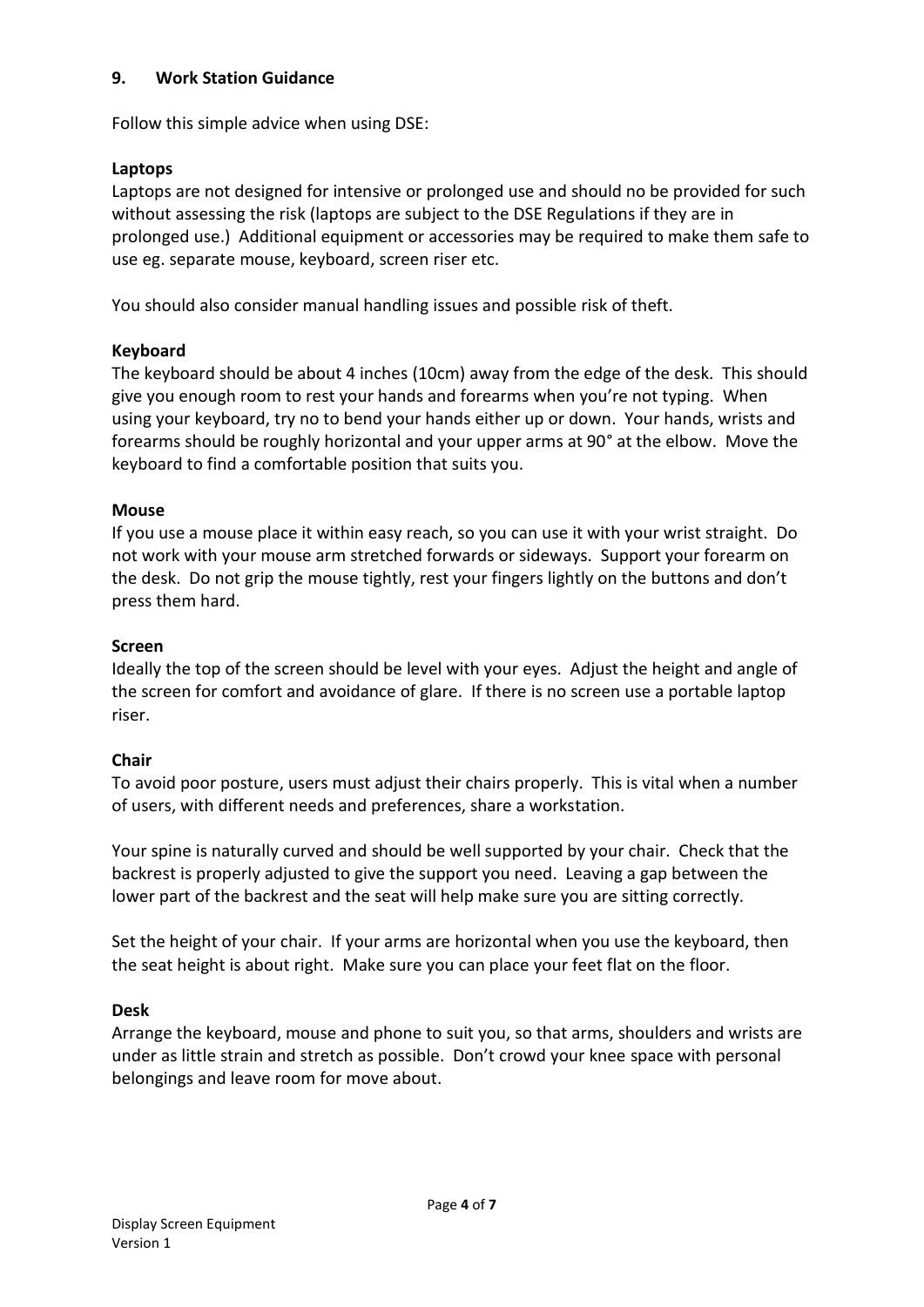#### **10. Accessories and bags**

If having completed a DSE Workstation Self-Assessment Checklist you require accessories such as a wrist-rest, footstool, ergonomic keyboard or laptop screen riser then you should discuss these requirements with the Clerk.

Mobile and flexible workers need to consider the risk of manual handling. Generally, for people carrying a laptop the standard issue case will be sufficient.

However, if employees are required to carry additional items eg. case files, paper work and health risks are identified in terms of them carrying these items using the standard bag then the Clerk may agree to purchase a backpack/wheeled pilot bag/trolley.

#### **11. Eye Care Vouchers**

If you are identified as 'DSE user' you can have the cost of a sight test met by the Council. Please note: eye test contributions can only be granted to employees who are identified as a 'user' of DSE (display screen equipment) during their DSE/VDU Risk Assessment.

If an employee requires spectacles for every day general use then the employee will not qualify for a contribution. Spectacle contributions should only be granted where the prescription form issued by the optician identifies that spectacles are required solely for VDU use.

#### **12. Disabilities and medical conditions**

If following completion of the DSE Self-Assessment problems persist or the employee has a known medical condition that affects the use of DSE then the Clerk should refer the matter to the Council's Occupational Health provider.

#### **13. E-learning**

DSE users should complete the **DSE and Workstation Health and Safety (eLearning course)**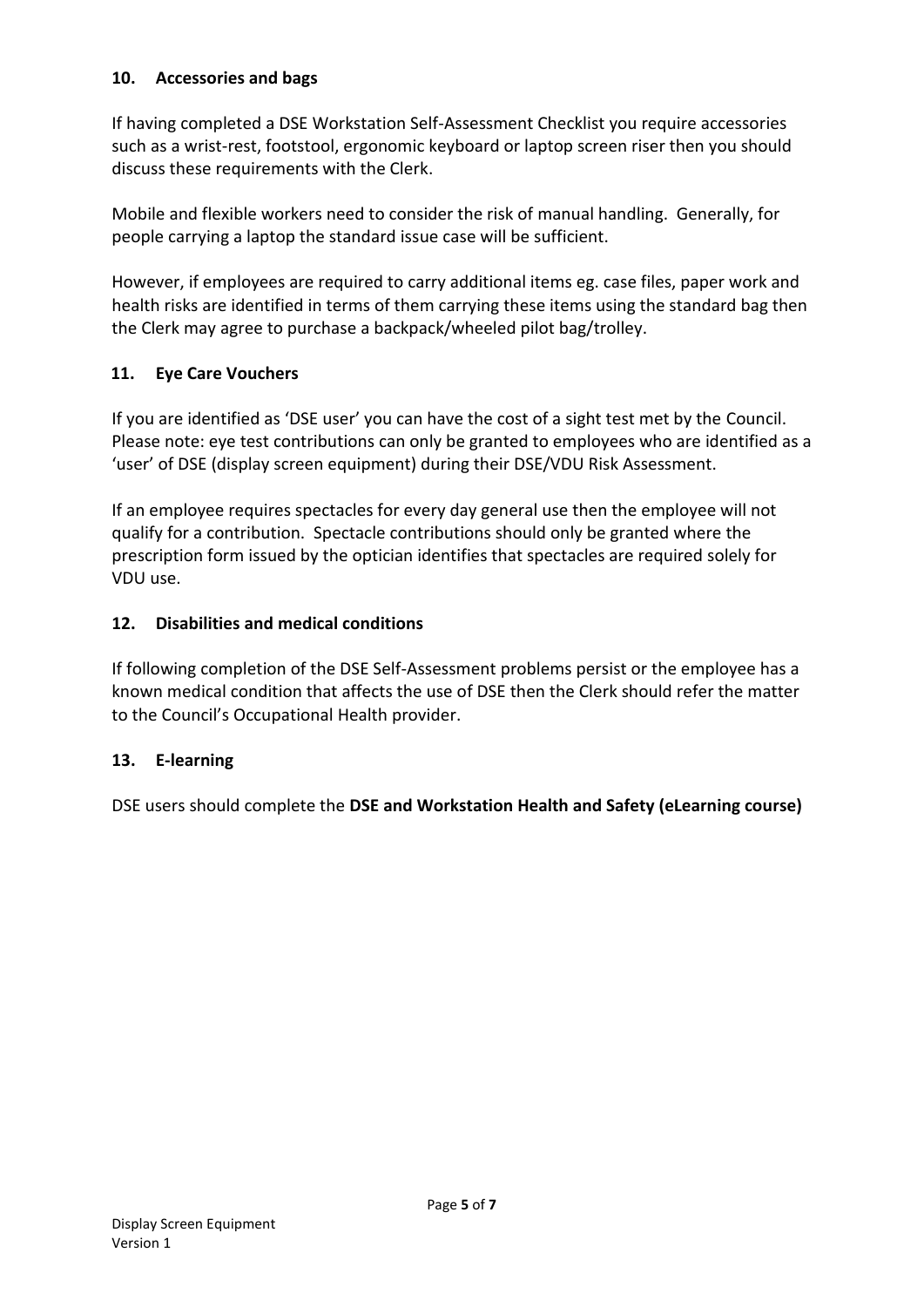### **Workstation Self-Assessment Checklist**

| Name:              | Service |  |
|--------------------|---------|--|
| Main work location | Date    |  |

Notes for Completion:

If **agile working** the user should **complete the DSE Self-Assessment** as a 'generic' assessment and then dynamically risk assess future workstation setups. This form must be completed in the first instance by the employee, giving relevant information, **and then forwarded to the Clerk.**

The Clerk should read through and discuss the information with the employee, including any problems that have been identified, and decide what action to take.

- The DSE risk assessment must be reviewed at least annually and when any significant changes occur that may affect the risk assessment;
- The Clerk must review any changes of the risk assessment and maintain a record to show each review.
- Ensure there is evidence that where required corrective action has been taken.

| <b>Display Screen</b>                                                           |  | <b>No</b> |
|---------------------------------------------------------------------------------|--|-----------|
| Can you easily adjust the brightness and contrast of the characters on          |  |           |
| screen?                                                                         |  |           |
| Can the screen be raised, titled and swivelled?                                 |  |           |
| Is the screen image stable, free of flicker and other persistent instabilities  |  |           |
| and of unacceptable glare and reflections?                                      |  |           |
| Is the screen adjustable to a height that is comfortable for you?               |  |           |
| <b>Keyboard</b>                                                                 |  |           |
| Can you adjust the keyboard to a comfortable angle?                             |  |           |
| Is the keyboard clean and can you easily see the symbols on the keys?           |  |           |
| Is there enough space to rest your hands in front of the keyboard?              |  |           |
| <b>Mouse</b>                                                                    |  |           |
| Is there a separate device suitable for the tasks you will use it for?          |  |           |
| Is there adequate space on the desk for the device to be close to you with      |  |           |
| sufficient support for wrist and forearms?                                      |  |           |
| Does the device work smoothly with adjustable settings for speed and            |  |           |
| accuracy?                                                                       |  |           |
| <b>Chair</b>                                                                    |  |           |
| Can you adjust the height and angle of the seat?                                |  |           |
| Can you adjust the height and angle of the backrest?                            |  |           |
| Is the chair comfortable?                                                       |  |           |
| Is the chair in a good state of repair with properly working castors or glides? |  |           |